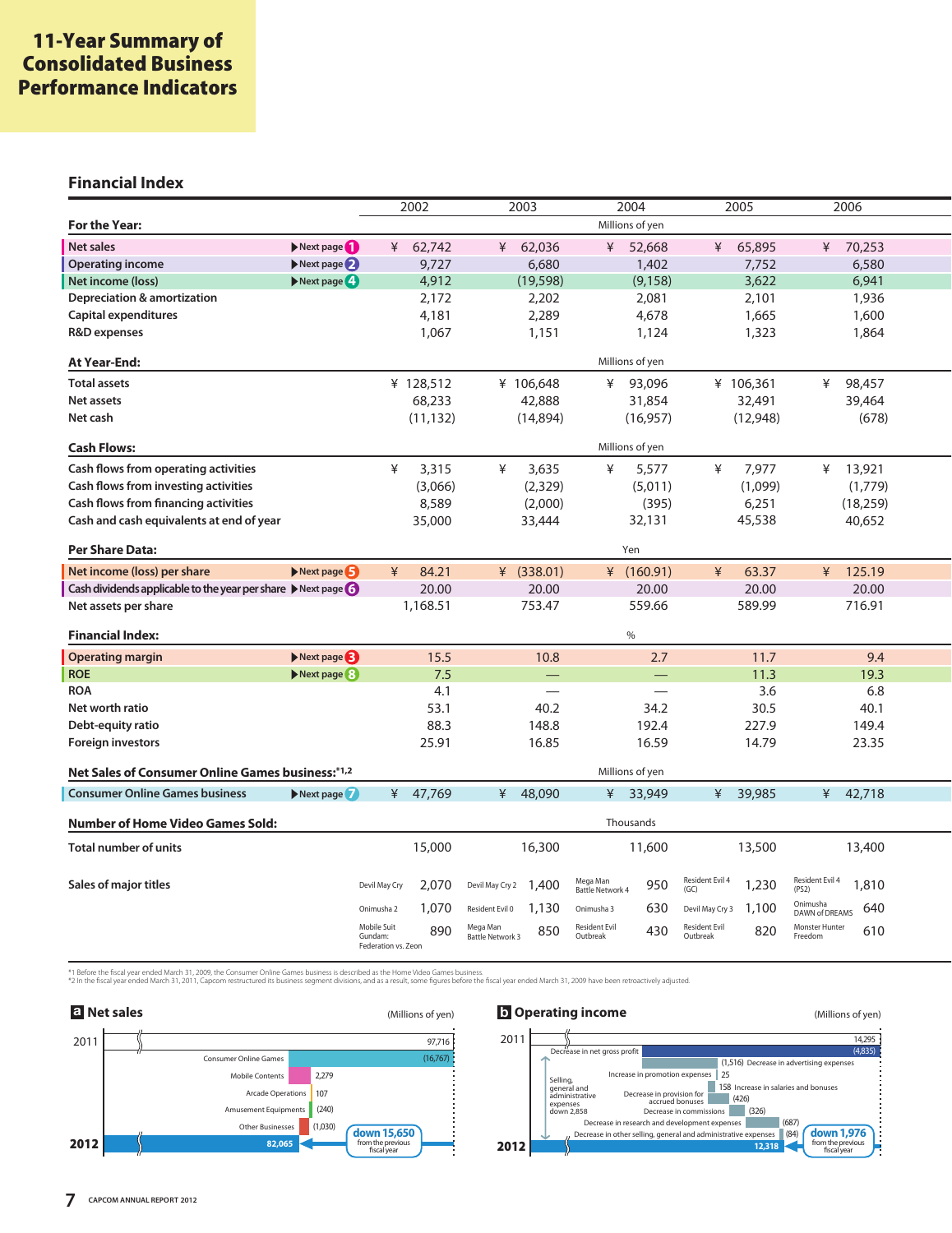| 2010<br>2007<br>2008<br>2009<br>Millions of yen                                                                                                                                                                                              | 2011<br>2012<br>2012<br>Thousands of U.S. dollars                    |  |  |  |  |  |  |  |
|----------------------------------------------------------------------------------------------------------------------------------------------------------------------------------------------------------------------------------------------|----------------------------------------------------------------------|--|--|--|--|--|--|--|
|                                                                                                                                                                                                                                              |                                                                      |  |  |  |  |  |  |  |
|                                                                                                                                                                                                                                              |                                                                      |  |  |  |  |  |  |  |
| ¥ 74,542<br>¥ 83,097<br>¥<br>91,878<br>¥<br>66,837<br>¥                                                                                                                                                                                      | $\nabla$ a<br>97,716<br>\$1,000,801<br>¥<br>82,065                   |  |  |  |  |  |  |  |
| 9,602<br>13,121<br>14,618<br>5,587                                                                                                                                                                                                           | $\nabla$ <sub>b</sub><br>14,295<br>12,318<br>150,226                 |  |  |  |  |  |  |  |
| 5,852<br>7,807<br>8,063<br>2,167                                                                                                                                                                                                             | 7,750<br>6,723<br>81,999                                             |  |  |  |  |  |  |  |
| 2,774<br>3,393<br>4,143<br>3,368                                                                                                                                                                                                             | 3,315<br>3,123<br>38,091                                             |  |  |  |  |  |  |  |
| 4,495<br>2,205<br>4,503<br>2,906                                                                                                                                                                                                             | 2,758<br>4,153<br>50,647                                             |  |  |  |  |  |  |  |
| 1,828<br>2,972<br>2,329<br>2,125                                                                                                                                                                                                             | 27,277<br>2,924<br>2,236                                             |  |  |  |  |  |  |  |
| Thousands of U.S. dollars<br>Millions of yen                                                                                                                                                                                                 |                                                                      |  |  |  |  |  |  |  |
| ¥<br>91,478<br>¥<br>93,606<br>¥ 106,210<br>¥<br>¥<br>86,621                                                                                                                                                                                  | 90,408<br>¥<br>98,247<br>\$1,198,141                                 |  |  |  |  |  |  |  |
| 53,660<br>53,956<br>45,144<br>59,349                                                                                                                                                                                                         | 58,007<br>59,352<br>723,809                                          |  |  |  |  |  |  |  |
| 9,200<br>7,378<br>12,299<br>13,061                                                                                                                                                                                                           | 27,655<br>11,348<br>138,394                                          |  |  |  |  |  |  |  |
| Thousands of U.S. dollars<br>Millions of yen                                                                                                                                                                                                 |                                                                      |  |  |  |  |  |  |  |
| ¥<br>16,063<br>¥<br>7,452<br>¥<br>(551)<br>¥<br>¥<br>14,320                                                                                                                                                                                  | (93, 560)<br>22,392<br>¥<br>(7, 672)<br>$\blacktriangledown$ C<br>\$ |  |  |  |  |  |  |  |
| (6, 715)<br>(3, 374)<br>(2,715)<br>(1,618)                                                                                                                                                                                                   | $\blacktriangledown$ d<br>(2,046)<br>(4,794)<br>(58, 469)            |  |  |  |  |  |  |  |
| (342)<br>(10, 747)<br>(15,206)<br>(2,448)                                                                                                                                                                                                    | (12, 919)<br>587<br>7,169                                            |  |  |  |  |  |  |  |
| 29,815<br>35,020<br>32,763<br>28,611                                                                                                                                                                                                         | 35,011<br>22,287<br>271,796                                          |  |  |  |  |  |  |  |
| U.S. dollars<br>Yen                                                                                                                                                                                                                          |                                                                      |  |  |  |  |  |  |  |
| 107.52<br>132.90<br>¥<br>¥<br>¥<br>¥<br>130.98<br>35.71<br>¥                                                                                                                                                                                 | ¥<br>131.18<br>116.10<br>\$<br>1.42                                  |  |  |  |  |  |  |  |
| 30.00<br>30.00<br>35.00<br>35.00                                                                                                                                                                                                             | 40.00<br>0.48<br>40.00                                               |  |  |  |  |  |  |  |
| 799.35<br>881.31<br>961.38<br>913.18                                                                                                                                                                                                         | 981.76<br>1,030.70<br>12.57                                          |  |  |  |  |  |  |  |
| $\%$                                                                                                                                                                                                                                         |                                                                      |  |  |  |  |  |  |  |
| 12.9<br>15.8<br>15.9<br>8.4                                                                                                                                                                                                                  | 14.6<br>15.0                                                         |  |  |  |  |  |  |  |
| 15.8<br>13.8<br>14.3<br>3.8                                                                                                                                                                                                                  | 11.5<br>13.8                                                         |  |  |  |  |  |  |  |
| 6.2<br>8.1<br>2.3<br>8.4                                                                                                                                                                                                                     | 8.8<br>6.8                                                           |  |  |  |  |  |  |  |
| 49.3<br>57.3<br>55.9<br>62.3                                                                                                                                                                                                                 | 64.2<br>60.4                                                         |  |  |  |  |  |  |  |
| 102.8<br>79.0<br>60.5<br>74.4                                                                                                                                                                                                                | 55.9<br>65.5                                                         |  |  |  |  |  |  |  |
| 27.72<br>32.60<br>33.73<br>24.22                                                                                                                                                                                                             | 22.17<br>27.05                                                       |  |  |  |  |  |  |  |
| Millions of yen                                                                                                                                                                                                                              | Thousands of U.S. dollars                                            |  |  |  |  |  |  |  |
| 62,892<br>¥<br>43,813<br>$\frac{1}{2}$<br>51,679<br>¥<br>43,702<br>¥<br>¥                                                                                                                                                                    | 70.269<br>¥<br>53,501<br>652,461<br>S                                |  |  |  |  |  |  |  |
| Thousands                                                                                                                                                                                                                                    |                                                                      |  |  |  |  |  |  |  |
| 12,200<br>17,300<br>15,600<br>12,500                                                                                                                                                                                                         | 20,500<br>15,700                                                     |  |  |  |  |  |  |  |
| Lost Planet<br>Monster Hunter<br>Monster Hunter<br>2,320<br>1,370<br>4,400<br>Freedom Unite<br>1,350<br>Devil May Cry 4<br>Resident Evil 5<br>Extreme                                                                                        | Resident Evil:<br>4,600<br>Operation<br>1,700                        |  |  |  |  |  |  |  |
| Freedom 3<br>(Best Price included)<br>Condition<br>Resident Evil 4<br>Monster Hunter                                                                                                                                                         | Raccoon City<br>Monster Hunter 1,600                                 |  |  |  |  |  |  |  |
| 2,500<br>1,220<br>1,300<br>Street Fighter IV<br>1,150<br>Dead Rising 2<br>Dead Rising<br>Wii edition<br>Tri                                                                                                                                  | 2,200<br>3 (Tri) G                                                   |  |  |  |  |  |  |  |
| Monster Hunter<br>Resident Evil:<br>Monster Hunter<br>MARVEL VS.<br>2,200<br>1,220<br>1,060<br>950<br>Resident Evil 5<br>Freedom Unite<br>CAPCOM 3 Fate<br>The Umbrella<br>Freedom 2<br>Chronicles<br>(Best Price included)<br>of Two Worlds | Street Fighter<br>1,400<br>2,000<br>X Tekken                         |  |  |  |  |  |  |  |

### CAPCOM CO., LTD. AND ITS CONSOLIDATED SUBSIDIARIES. YEARS ENDED MARCH 31

![](_page_1_Figure_3.jpeg)

![](_page_1_Figure_4.jpeg)

# **Highlights**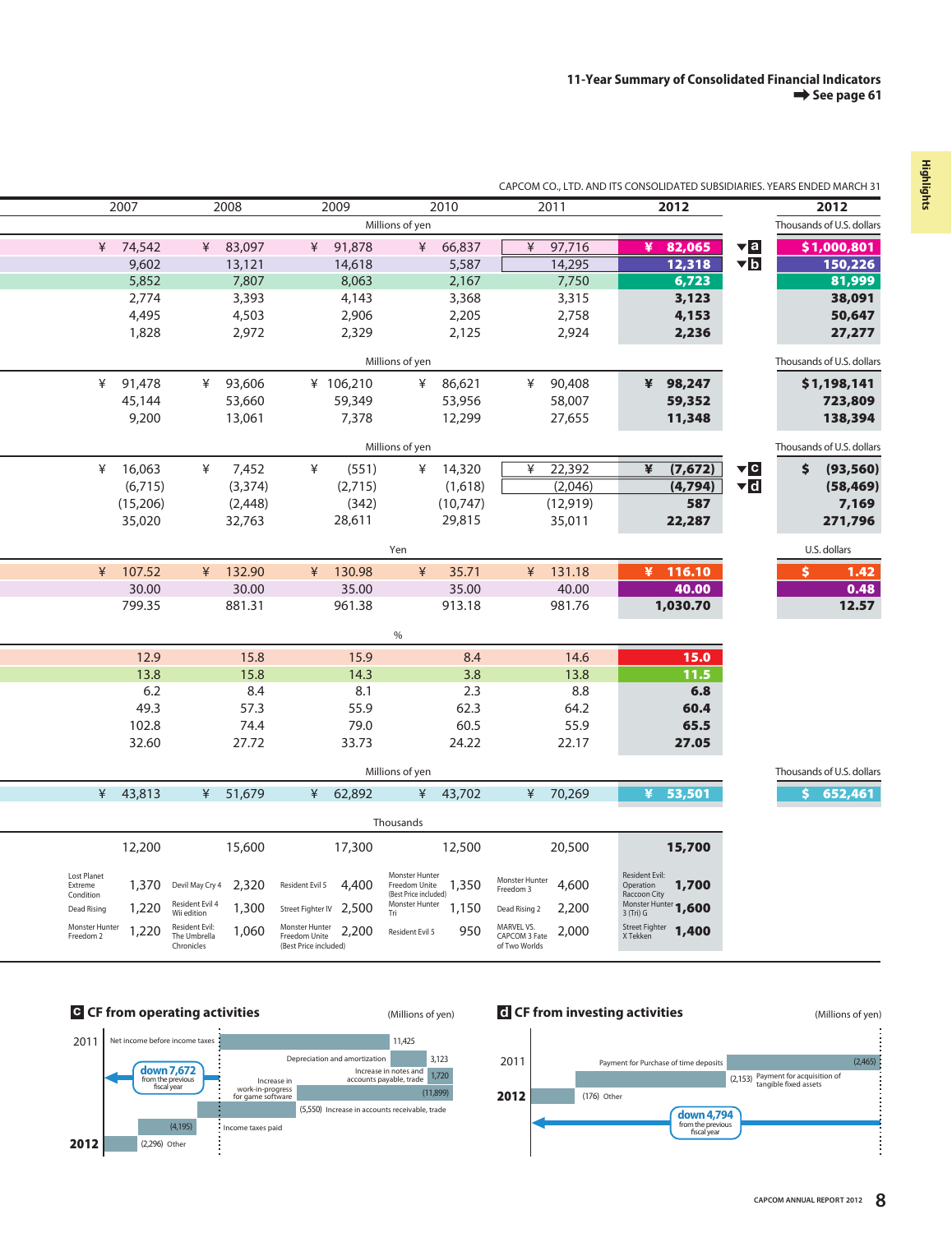![](_page_2_Figure_2.jpeg)

Structural reforms enacted in the fiscal years that ended in March 2003 and 2004 set the stage for stable growth in sales starting in the fiscal year ended in March 2005. In prior years, there were big differences in sales from year to year depending on whether or not any products became major hits. By creating an efficient development structure primarily in the Consumer Online Games business, Capcom is able to release highly profitable popular titles each fiscal year. However, in the most recent fiscal year ended March 2012, net sales were down 16.0% from the previous fiscal year due to delays in the release of major titles and the backlash from the release of major titles in the previous year.

![](_page_2_Figure_5.jpeg)

Operating margin depends primarily on profitability of the Consumer Online Games business, which accounts for about 65% of net sales. There was steady increase in operating margin as well as operating income from the fiscal year ended March 2007 thanks to the establishment of the efficient developmental organization.

In the fiscal year ended 2012, despite the large decline, efficient cost management and the expansion of online content resulted in an operating margin of 15.0%.

# **1 Net sales 2 Operating income**

![](_page_2_Figure_9.jpeg)

Structural reforms have enabled Capcom to sustain consistent growth in operating income. In the past, operating income varied greatly each year depending on the number of major hits, just as with sales. However, operating income started benefiting from structural reforms about two years after sales because a few years are normally required to develop new games. Starting in the fiscal year ended 2007, Capcom has been using a new game development framework to improve operating income by focusing activities on the most profitable titles. In the fiscal year ended 2012, operating income declined 13.8% on efficient cost management and the expansion of highly profitable online content.

# **3 Operating margin 1 C C Det income (loss)**

![](_page_2_Figure_12.jpeg)

In the fiscal years that ended in March 2003 and 2004, Capcom posted large net losses because of special losses. One cause was valuation losses on land, buildings and structures and losses from termination game development projects, both associated with structural reforms. In the fiscal year ended 2010, recorded a loss on restructuring in accordance with a drastic review of poorly performing businesses as a secondary structural reform to adequately respond to market volatility, resulting in a significant decrease in net income. Since the fiscal year ended 2011, this has been generally linked to the rise and fall of sales.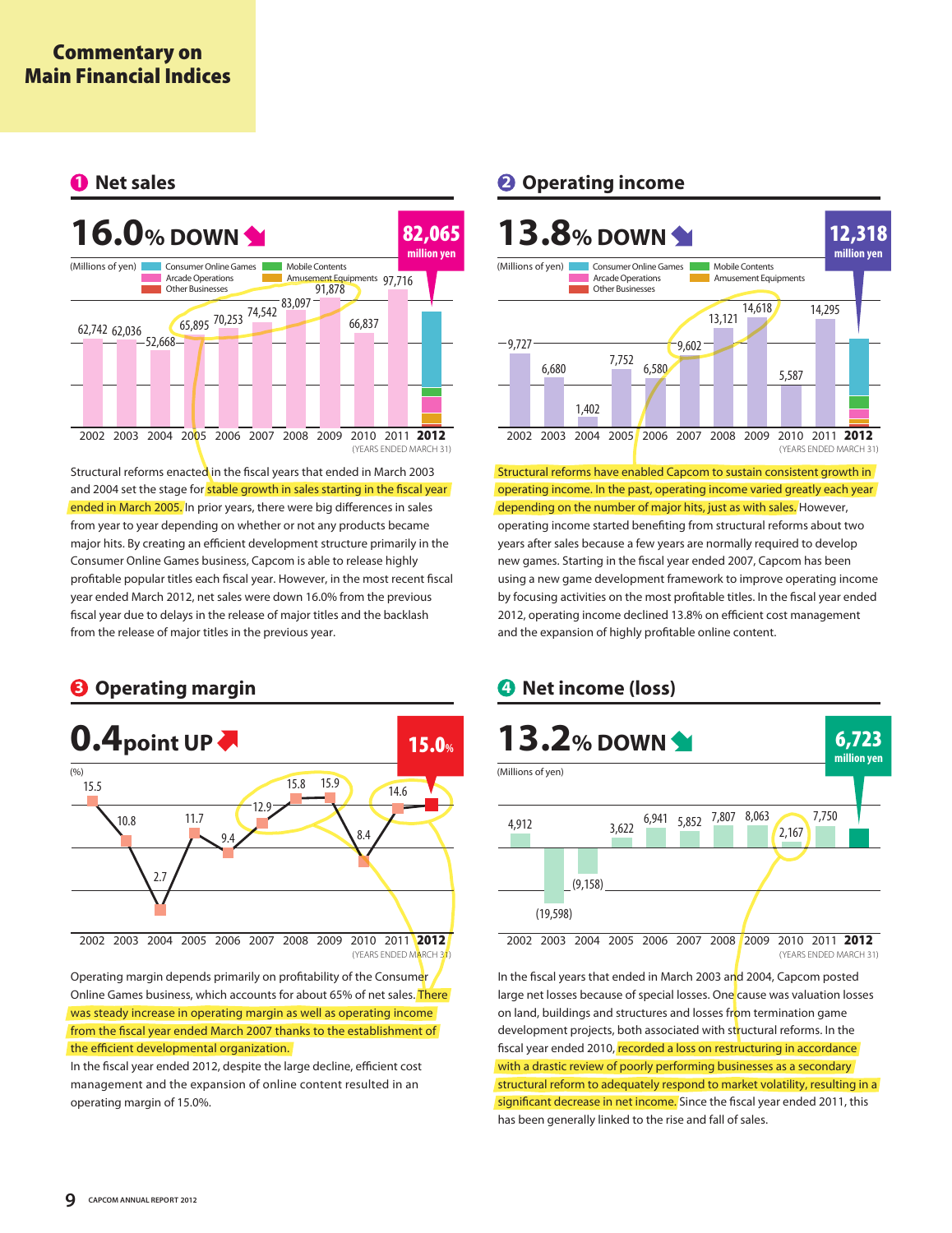![](_page_3_Figure_1.jpeg)

Net income (loss) per share for the fiscal years ended March 2002 to 2009 generally reflected net income (loss) for each fiscal year, even though increase in the number of shares by the exercise of conversion rights of the convertible bonds had a slight influence on the result. For the fiscal years ended March 2003 to 2004, net income (loss) was in the red due to special losses on valuation actually stemming from structural reform, resulting in a significant decline in net income (loss) per share. Since the fiscal year ended 2010, acquisition of treasury stock has been generally linked to the rise and fall of net income.

### (Millions of yen) Net sales **Operating income** 48,090 33,949 39,985 42,718 43,813 47,769 51,679 62,892 43,702 70,269  $11,257$  6.760 (971) 3,907 2,926 8,055 16,392 1 11,609 16,392 7,835 12,499 **Net sales 23.9% DOWN Operating income 16.0% DOWN 1 11.5 11.5 10,502 million yen 53,501 million yen Consumer Online Games business**<sup>\*1, 2</sup> **8 Return on equity (ROE)**

2002 2003 2004 2005 2006 2007 2008 2009 2010 2011 **2012** 10 (YEA<mark>R</mark>S ENDED MARCH 31)

This core business accounts for approximately 65% of net sales. Performance in this segment is significantly affected by the presence or absence of hit titles, which has resulted in repeated erratic fluctuation. However, structural reforms in pursuit of higher quality and profitability implemented in the fiscal year ended in March 2003, including a "two-step authorization process" and the introduction of a common development engine, resulted in more efficient title distinction and development. Consequently, growth has continued with a steady stream of million-selling hits since the fiscal year ended 2006. Although Capcom created three million-selling hit titles in the fiscal year ended 2012, sales and profits declined due to delays in the release of major titles and the backlash from the release of five major titles in the previous year.

# **6 Net income (loss) per share 6 6 Cash dividends applicable to the year per share**

![](_page_3_Figure_7.jpeg)

Capcom has its fundamental dividend policy of providing a continued and stable dividend to the shareholders. In accordance with its policy, an annual dividend of 20 yen per share was paid from the fiscal year ended March 1998 to that ended March 2006. Cash dividend per share for the fiscal years ended March 2007 to 2008 was raised to 30 yen thanks to its stable revenue base brought by its structural reform. Moreover, we continued to incrementally increase dividend payments in line with earnings; from the fiscal year ended March 2009, the annual dividend was increased to 35 yen, and again up to 40 yen in the fiscal year ended March 2011.

![](_page_3_Figure_10.jpeg)

2002 2003 2004 2005 2006 2007 2008 2009 2010 2011 **2012** 1 (YEARS ENDED MARCH 31)

Net loss was run for the fiscal years ended March 2003 and 2004 due to the implementation of structural reform. ROE has been stable around 14% since the fiscal year ended March 2005 (except for 2010), even though net assets increased due to increase in retained earnings and common stock etc. By the exercise of conversion rights of the convertible bonds. ROE for the fiscal year ended March 2010 temporarily decreased due to the postponement of launch of some major titles, however, levels are generally returning to at or near those of fiscal year ended March 2011.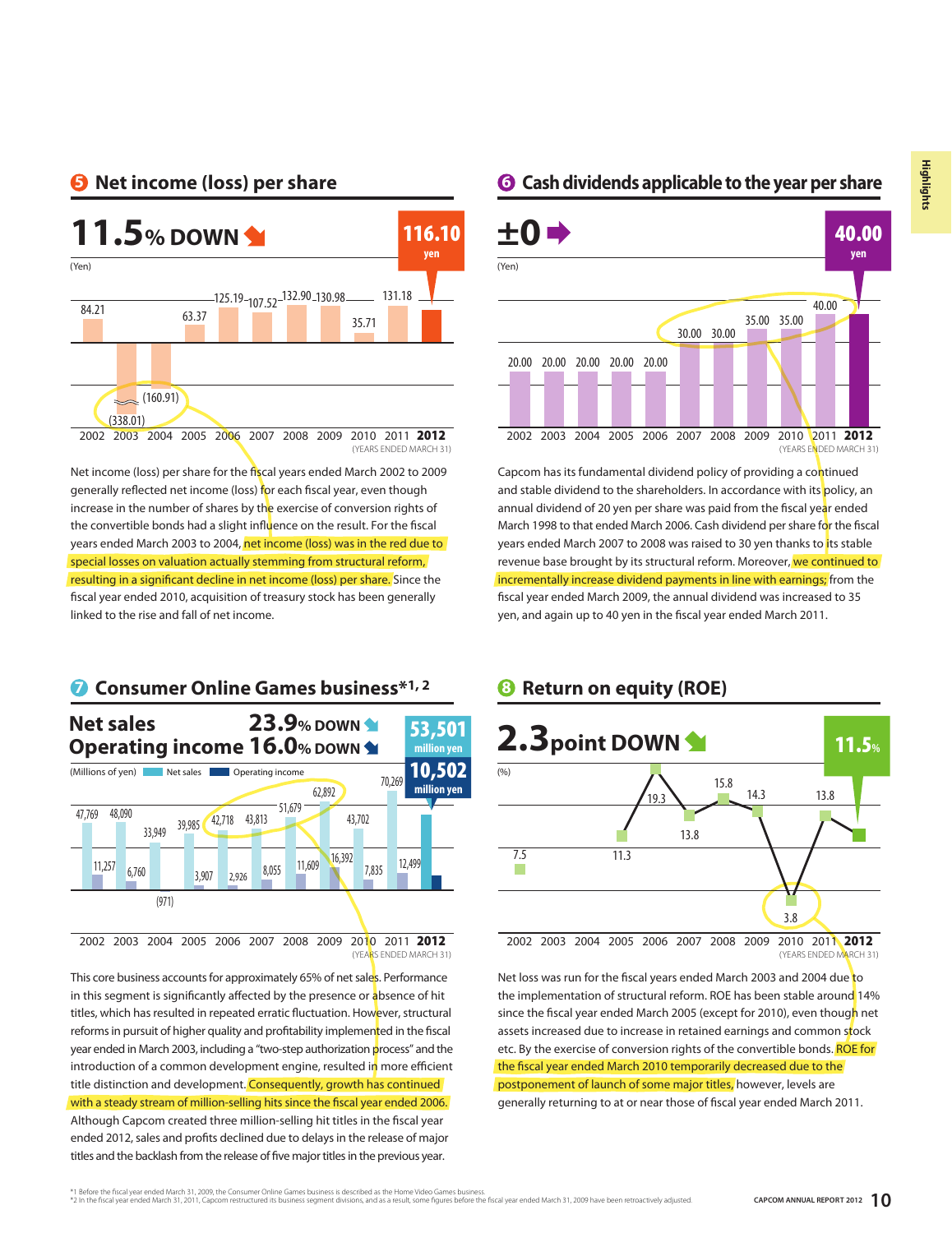# **Business Segments Highlights**

## **Business Profile**

![](_page_4_Picture_2.jpeg)

# **Consumer Online Games**

**This business is engaged in the development and sales of home video games and the development and operation of PC online games. We will continue concentrating management resources on this business, which represents 65% of company sales, and developing games that meet diverse user needs. We consider action and adventure games our forte, and have released many creative million-seller titles worldwide.**

![](_page_4_Figure_5.jpeg)

![](_page_4_Picture_6.jpeg)

# **Mobile Contents**

**This business segment develops and distributes games for mobile phones. In the high growth mobile content market, we are able to respond flexibly to advances in smart phones and tablet PCs with our own brand titles and licensed content from other companies, enabling us to expand earnings even further.**

![](_page_4_Figure_9.jpeg)

![](_page_4_Picture_10.jpeg)

# **Arcade Operations**

**We operate "Plaza Capcom" amusement facilities in Japan. These arcades are predominantly in large commercial complexes and host various events designed to attract families and female customers. We have diligently followed a scrap-and-build policy to maximize our efficiency in arcade operations.**

**Sales breakdown**

![](_page_4_Figure_14.jpeg)

![](_page_4_Picture_15.jpeg)

# **Amusement Equipments**

**We are engaged in two other businesses based on the content used for our home video games. The Pachinko & Pachislo business is involved in the development, manufacture and sales of frames and LCD devices for gaming machines as well as software. The Arcade Games Sales business develops, produces and distributes arcade games for amusement facilities, creating synergy between businesses.**

![](_page_4_Figure_18.jpeg)

![](_page_4_Picture_19.jpeg)

# **Other Businesses**

**Based on a Single Content Multiple Usage strategy of developing game content for various media, we will pursue a variety of copyright-related business opportunities including publishing (walkthrough and strategy guides as well as game settings collections) and licensing (music CDs and licensed merchandise). Furthermore, we are concentrating on developing game content into movie and TV animation programs.**

![](_page_4_Figure_22.jpeg)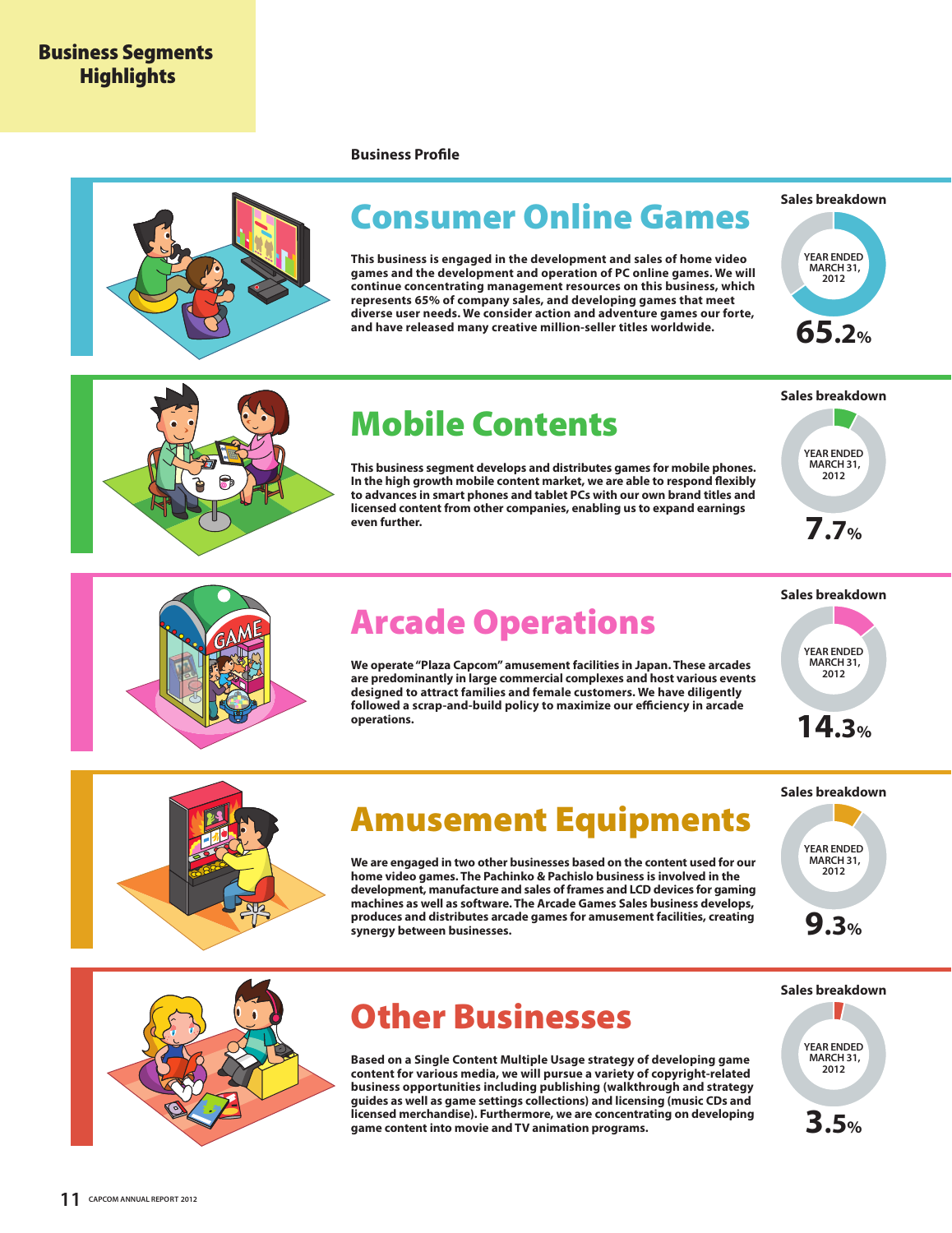- Lower annual sales of game consoles due to market saturation and lower unit prices continued lackluster conditions in the home video game (package) market.
- Diversified forms of marketing through digital distribution, downloadable contents (DLC) and other online networks.
- The PC online game market in the Asia region is growing on track and is expected to grow to a scale equal in size to the home video game market in the future.

![](_page_5_Figure_4.jpeg)

### **Market Trends Capcom's Strength and Strategy**

- **We own numerous "intellectual properties with universal market appeal", the key to our Single Content Multiple Usage strategy.**
- **We maintain an advanced ability to develop original game content. We also possess a high level of technology, assisted by the "MT Framework", an integrated development environment built to provide common software development tools for a variety of devices.**
- **Our overseas development capabilities include solid local sales structures and an understanding of market characteristics and product customs.**

- With the worldwide adoption of smartphones and tablet devices, the market is experiencing rapid growth.
- The advent of App Stores and the establishment of other global platforms are opening up a whole new segment of game users in new regions such as the Middle East and Asia.
- Spawned from the popularity of social games with added friend communication functionality, a new light game user segment is emerging.

![](_page_5_Figure_12.jpeg)

- **The Beeline brand distributes social games for smartphones around the world in an attempt to capture the light user segment (women, families) rather than the traditional Capcom user.**
- **We will continue to develop popular series for mobile phones by making effective use of the content and expertise accumulated over years of consumer game development with the Capcom brand.**

- Arcade numbers continue to decline after three consecutive years of rapid contraction in the industry.
- The market remains strong as the orientation toward inexpensive, nearby and short-duration activities after the Great East Japan Earthquake resulted in arcade facilities being seen as nearby entertainment.
- Release of popular character-themed prizes stimulating demand among new customers.
- Number of new products to market expected to be nearly the same as last year, market appears to have hit bottom, calling for stability going forward.
- The market contracted slightly despite increased unit sales from the swing back to Pachislo machines, while at the same time Pachinko machine sales declined in the amusement equipment market.
- The arcade game market is trending at nearly the same level as last year on the recovery of arcade operator appetite for capital expenditure and the release of popular character-themed merchandise.
- Although the future for both markets is unclear, we expect to improve by releasing new types of machines that meet market needs.

## $573.1$   $504.3$ 702.9 678.1 2007 2008 2009 2010 495.8 (YEARS ENDED MARCH 31) Source: Amusement Industry Survey Report 2011

**Major Gaming Machines Market**

1,389.5 1,371.1 1,169.2 1,211.1

1,173.6

2011

(YEARS ENDED MARCH 31)

2007 2008 2009 2010

Source: Manufacturer sales base complied by Capcom using Pachinko Maker Trends (2009-2011); Yano Research Institute Ltd.

**(New Machine Sales)**

**Amusement Arcade Market**

(¥ Billion)

(¥ Billion)

- **We specialize in opening mall-based large-scale facilities which secure a long-term, stable number of customers.**
- **We have built an organizational structure to design and operate sales venues supported by customers.**
- **We also maintain relatively higher profitability than the competition by either selling or closing unprofitable facilities in an attempt to secure a better return on investment.**
- **We establish new revenue streams using our rich in-house content.**
- **The Pachinko & Pachislo business Division uses capabilities developed creating the Home Video Games business to develop machines from our proprietary and other content.**
- **Using content developed from home games, the Arcade Game Sales business released coin-operated game machines with popular content, which are in high demand.**

- The global contents market was worth 130 trillion yen. The Japanese contents market was worth 12 trillion yen, second to only to the United States.
- **The Japanese movie, video and publishing market** remained on track and was worth 10 trillion yen. Overseas expansion is the key to growth in this market.

![](_page_5_Figure_31.jpeg)

- **We create a strong synergy with our Consumer Online Games business by making multidimensional use of our wealth of intellectual properties Single Content Multiple Usage.**
- **Particularly, in the movie-related business, the brand value has been elevated by the high exposure provided by the media. This leads to greater sales expansion in video game software, completing an ideal sales cycle.**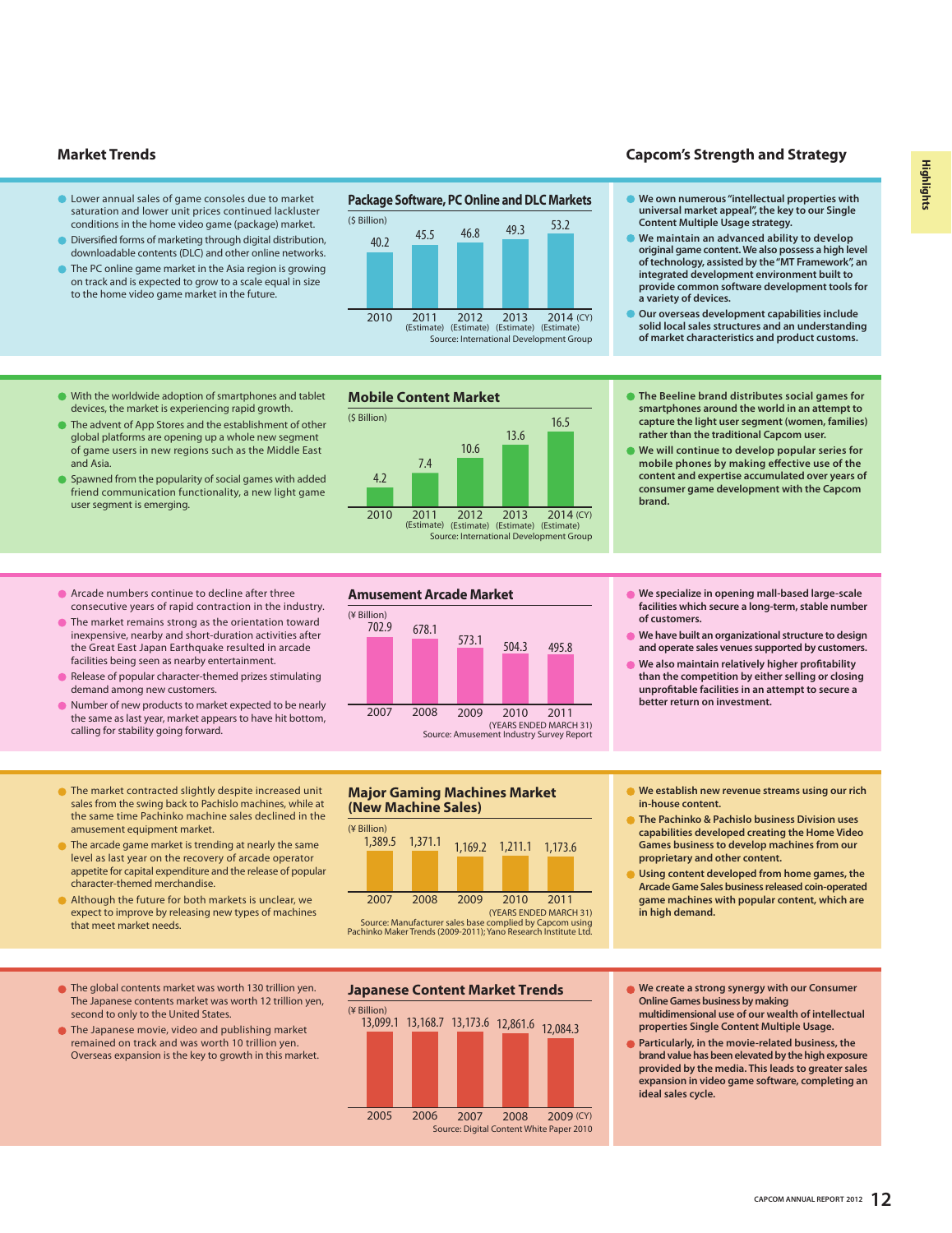# **Business Segments Highlights**

## **Operating Results for This Fiscal Year**

![](_page_6_Picture_2.jpeg)

# **Consumer Online Games**

- With sales in excess of 1.6 million units, "Monster Hunter 3 (Tri) G" for the Nintendo 3DS continues to perform well.
- Shipment of overseas titles "Resident Evil: Operation Raccoon City" at 1.7 million units and "Street Fighter X Tekken" at 1.4 million units continue at a steady pace.
- Sales of online game "Monster Hunter Frontier Online" for the PC and Xbox 360 also performed favorably.

![](_page_6_Figure_7.jpeg)

![](_page_6_Figure_8.jpeg)

- "Beeline brand" title "Smurfs' Village" continues to do well as new title  $\bullet$ "Snoopy's Street Fair" performs solidly in Japan and Asia.
- "Beeline brand" boasts cumulative downloads in excess of 56 million. "Capcom brands" "Resident Evil: Outbreak Survive",  $\bullet$
- "Monhan Tankenki Maboroshi no Shima" and "Minna to Monhan Card Master" performing well with over one million members each.

![](_page_6_Figure_13.jpeg)

# **Arcade Operations**

- Capcom promoted customer-oriented community-based arcades by holding events and renovating existing arcades to expand women, family and other customer segments.
- No arcades were closed; strictly managed costs of existing arcades.
- Sales at existing arcades 101% of previous year's sales, first growth in three years.

![](_page_6_Picture_19.jpeg)

![](_page_6_Figure_20.jpeg)

![](_page_6_Picture_21.jpeg)

# **Amusement Equipments**

- Along with sales of approximately 7,000 "Street Fighter IV" cases created in-house for the Pachinko and Pachislo business, outsourced "Monster Hunter" cases are also performing well.
- In the Arcade Games Sales business, sales of coin-operated game machines "Monster Hunter Medal Hunting" and "MONHAN NIKKI SUGOROKU AIRU MURA " featuring "Monster Hunter" series content are solid.

![](_page_6_Figure_25.jpeg)

![](_page_6_Picture_26.jpeg)

# **Other Businesses**

- Maximize earnings and strengthen brand power of proprietary content through execution of lateral development of integrated sales of home video games based on the Single Content Multiple Usage strategy.
- **•** Promote use of our original contents as the subject for movies and imaging.
- Engaged in various collaborations and media developments, including TV animation and comics to maximize sales of home video game "Monster Hunter".

![](_page_6_Figure_31.jpeg)

![](_page_6_Figure_32.jpeg)